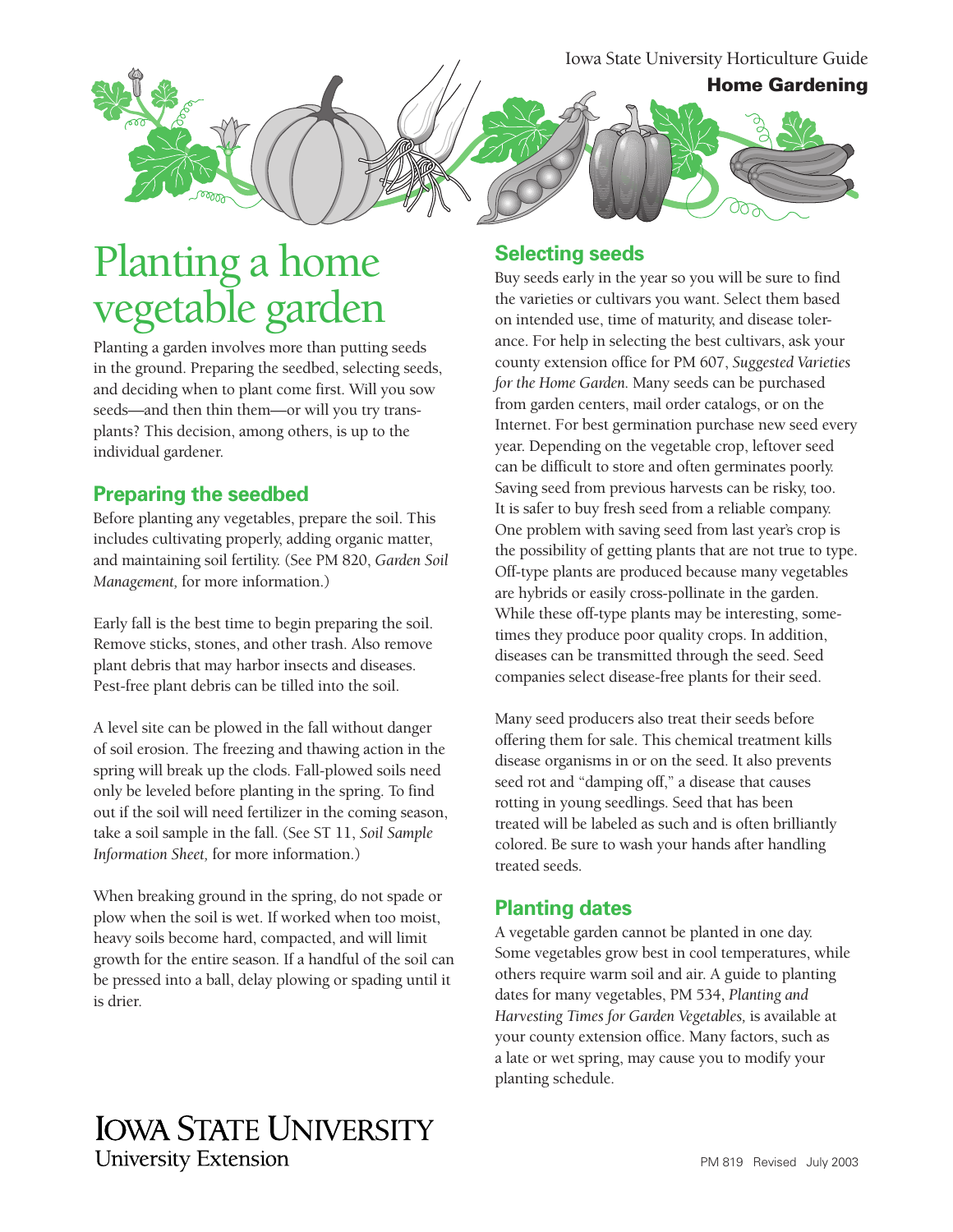Some vegetables can be sown or planted for fall harvest. These crops are more tolerant of cool temperatures. Some vegetables can be sown multiple times for an extended harvest period. Check the planting guide on page 4 for the suggested dates when these vegetables should be planted.

### **Using vertical space**

Many vegetables, including peas, pole beans, cucumbers, squash, gourds, and melons will naturally climb a support and grow up rather than out, leaving more ground space for other crops. Support structures include trellises, strings, tepees made from poles, chicken wire, or a chain-link fence. Tomatoes also can be trained to grow upright in cages or tied to stakes.

### **Sowing the seed**

Whether in the garden or in flats, sow seed generously to allow for seeds that fail to sprout and for seedlings that die. When sowing, you can scatter the seeds or plant them in furrows or hills.

As a general rule, plant a seed to a depth of not more than three or four times its thickness. If planted too deep, the seeds may germinate but die before reaching the surface. On the other hand, if planted too shallow, wind or rain may wash the seeds away before they sprout. In sandy or lighter soils, plant a little deeper.

Sow seed deeper when you put in a fall garden. You will be planting in the summer heat, when soil dries out quickly, so a slightly deeper planting is necessary. A light mulch over the newly planted row will help conserve moisture.

For a large garden, you may want to consider using a "hand push" seeder that spaces the seed at the correct distance.

Straight-row furrows—Planting in straight rows has some advantages over other planting methods. It makes cultivation, insect control, and harvesting easier. However, straight-row furrows are not the most efficient use of limited garden spaces.



To plant a straight-row furrow, first stretch a taut cord between stakes at each end of the row. A 11 ⁄2- to 2-inch furrow can be made with a hoe blade for large seeds such as beans and corn. The handle of the hoe will make a 1 ⁄4- to 1 ⁄2-inch shallow furrow for lettuce, carrots, beets, onions, and other small-seeded crops.

Wide row planting—Scattering seeds across a wide row produces greater yields of small vegetables from a given space. More efficient use of sunlight, space, and soil nutrients is achieved. Seeds of carrot, beet, radish, leaf lettuce, snap beans, and plants of onions are planted in a 4- to 24-inch wide band, rather than in single rows. The bands reduce the chance of tangled malformed roots. Although scatter sowing means less thinning, some thinning is necessary to ensure quality vegetables. Also, more time and care will be necessary when hand weeding to avoid damaging small seedlings.



Square-foot gardening—Like wide-row planting, this method requires extra hand weeding, but it is a very efficient use of garden space. Instead of planting in rows, the garden is divided into squares that are 1 foot by 1 foot. The number of plants placed in each square depends on the particular variety, how big the plant gets, and how far apart they should be planted in order to develop properly. For example, bush beans require about 4 inches between plants, thus 9 plants will fill one square foot. Sixteen onions, spaced 3 inches apart, can be planted in one square foot. If you have a family-sized garden, it may be easier to plant four or more squares as a "block" of a particular crop.



Hill planting-This is a commonly used method for vine crops, such as squash, melons, and cucumbers. Hills let the roots range out from the central growing point, thus obtaining more soil nutrients and water. Plant 4 to 5 seeds in a 12-inch circle. Later, thin the hill to 3 plants. Leave space between hills as recommended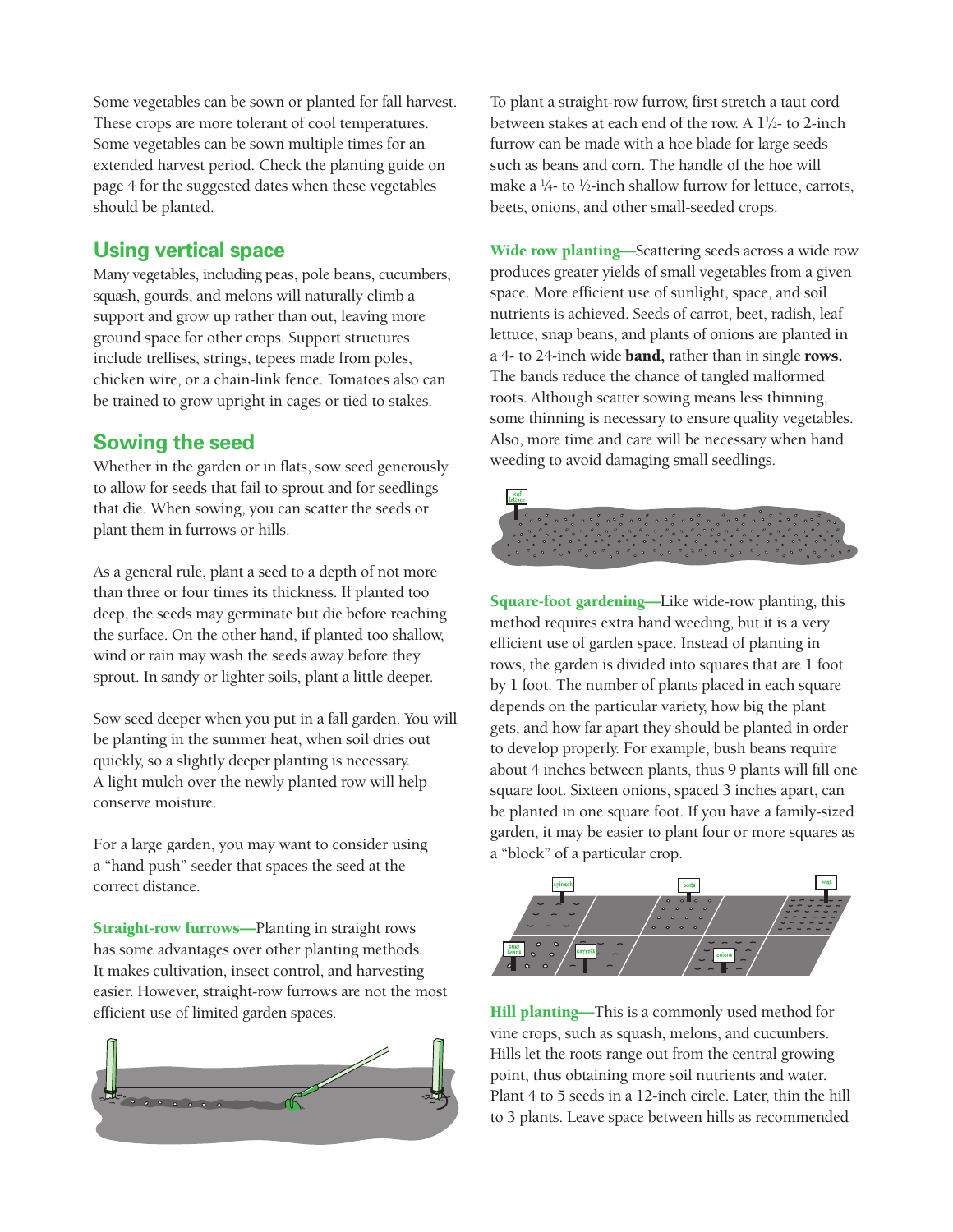on the package or in the planting guide on page 4. Raised mound plantings are not recommended because the soil dries out much more quickly than if it were level. Poor germination and seedling death can result.



### **Thinning the seedlings**

"Thick and thin" is the way to sow seeds. Plant seeds twice as close as the desired plant spacing, referring to planting guide on page 4. After germination pull out the extras to provide growing space for the remainder. Remove the surplus while they are small and before they compete with others for light, air, and water.

Thin root crops before their taproots become fleshy. When vegetables grow too close together, the plants are stunted, root crops become distorted, and vine crops grow poorly due to self-shading.



### **Transplants—buy or grow them yourself**

Many crops, such as tomatoes, eggplant, peppers, and cabbage, need to be started early indoors or in cold frames and later transplanted into the garden. This head start permits the long-season crops to grow and mature before frost in the fall.

Some people choose to grow their own transplants. This allows the gardener to select specific cultivars and control seedling growth. In addition, many gardeners get personal satisfaction from germinating and growing their own transplants. For more information on starting transplants, see PM 874, *Starting Garden Transplants at Home.*

Other gardeners find it easier to purchase plants from garden centers and greenhouses. Be selective when buying your transplants. Dark green, stocky plants are superior to yellow, spindly ones.

"Hardening" transplants—Whether plants are purchased or grown at home, seedlings should be "hardened" or acclimated to the outdoors before being transplanted to the garden. About 7 to 10 days before setting them in the ground, take the plants out in the daytime for a few hours and bring them in again at night. Gradually expose them to more sunlight each day. Also, allow the plants to dry slightly between waterings during the hardening period.

Hardening young seedlings increases their food reserves, reduces the severity of transplant shock, and increases the chance of survival in the garden.

Setting transplants into the garden—The main goal in transplanting is to avoid root disturbance as much as possible. Little damage occurs with biodegradable pots like peat or paper pots, but such containers must be planted below the soil surface. Any peat or paper remaining above the soil surface should be removed because it will act as a wick and draw moisture from the soil around the transplant on windy days.

With flats of young seedlings, use a sharp knife to cut the soil into blocks around the plants the day before you plan to transplant. Water the blocks thoroughly after cutting. This will stimulate the plant to produce tiny root hairs, thus lessening transplant shock.

Try to transplant late in the afternoon or during a cloudy day. Protect newly set plants with a light shade (like boards set at an angle over the plants) during bright, sunny weather for the first 3 to 5 days. Early plantings may need protection, such as plastic covers or cloches, to avoid damage from frost. When coverings are used, be sure to provide some ventilation so young plants are not cooked by the heat.

Fertilizing transplants—For best growth, give each plant 1 or 2 cups of liquid starter fertilizer immediately after setting it in the ground. Prepare a liquid starter fertilizer by adding 2 tablespoons of a complete fertilizer (such as 12-12-12) to each gallon of water. This is one time when "more" is not better. Fertilizer burn damage can result if too much fertilizer is used.